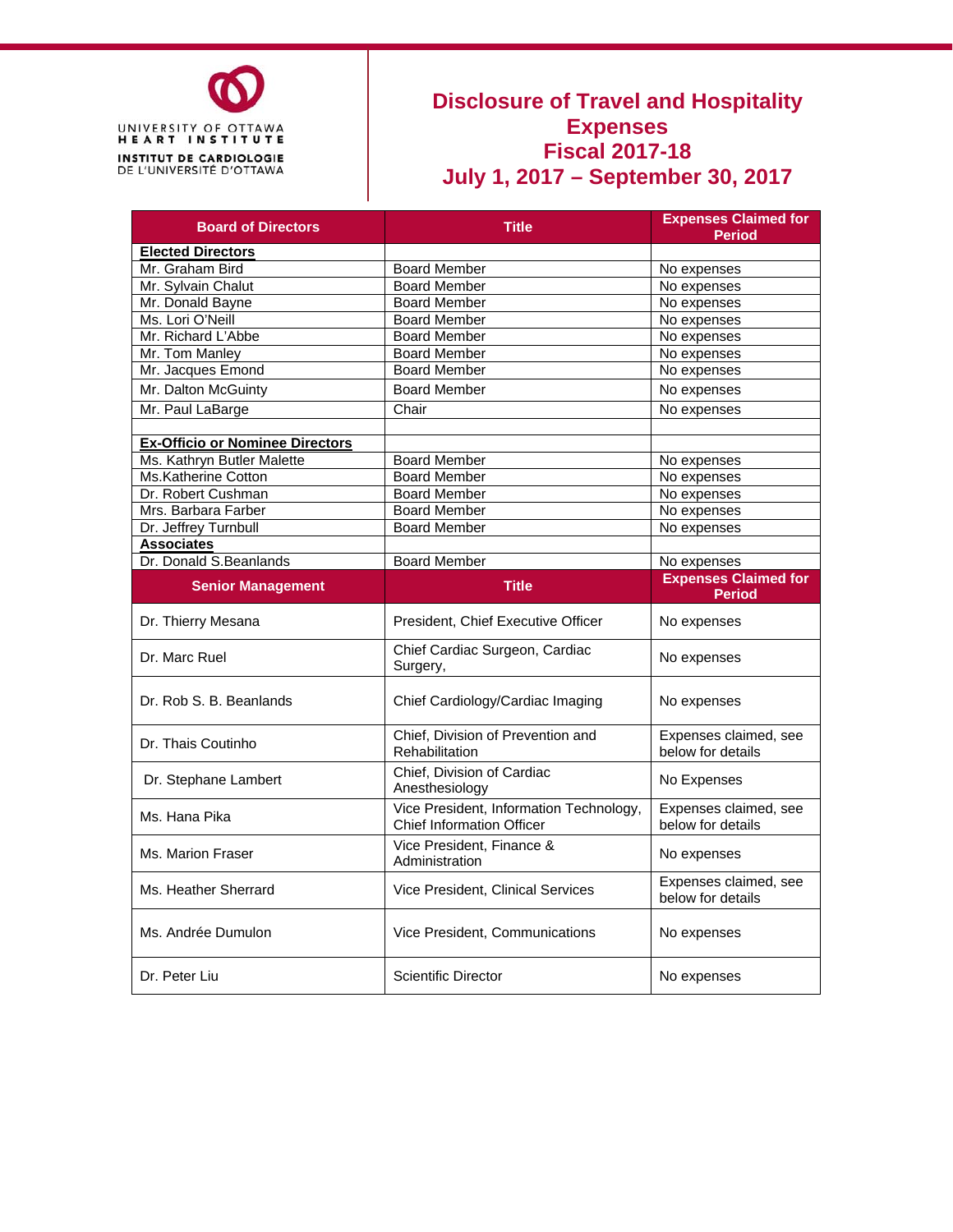

## **Executive Expense Report**

| <b>Name</b>        | Title                                            | <b>For the Quarter</b>                 |      |
|--------------------|--------------------------------------------------|----------------------------------------|------|
| Dr. Thais Coutinho | Chief, Division of Prevention and Rehabilitation | Second Quarter (July 1 – September 30) | 2017 |

| <b>Travel Expenses</b>                               |                                      |               |                  |               |              |             |               |                   |
|------------------------------------------------------|--------------------------------------|---------------|------------------|---------------|--------------|-------------|---------------|-------------------|
| <b>Trip Details</b>                                  |                                      |               | <b>Breakdown</b> |               |              |             |               |                   |
|                                                      |                                      | Airfare/Train | Transportation*  | Accommodation | <b>Meals</b> | Incidentals | Parking/Tolls | <b>Total/Trip</b> |
| Purpose<br>Observation of the<br>peripheral arterial | Date(s)<br>August 26-30, 2017        |               |                  |               |              |             |               |                   |
| disease rehab<br>program at the<br>University of     | <b>Destination</b><br>Minnesota, USA |               |                  |               |              |             |               |                   |
| Minnesota                                            |                                      | \$621.00      | \$68.46          | \$1.007.57    | \$58.75      |             | \$92.00       | \$1,847.78        |
|                                                      | <b>Total Travel Expenses</b>         | \$621.00      | \$68.46          | \$1,007.57    | \$58.75      |             | \$92.00       | \$1,847.78        |

\* Transportation expenses include: vehicle rental or own use (mileage), taxis and/or public transportation.

| <b>Other Expenses</b>       |        |
|-----------------------------|--------|
| Please Describe:            |        |
| <b>Total Other Expenses</b> | \$0.00 |

| <b>Total Expenses</b> | \$1,847.78 |
|-----------------------|------------|
|-----------------------|------------|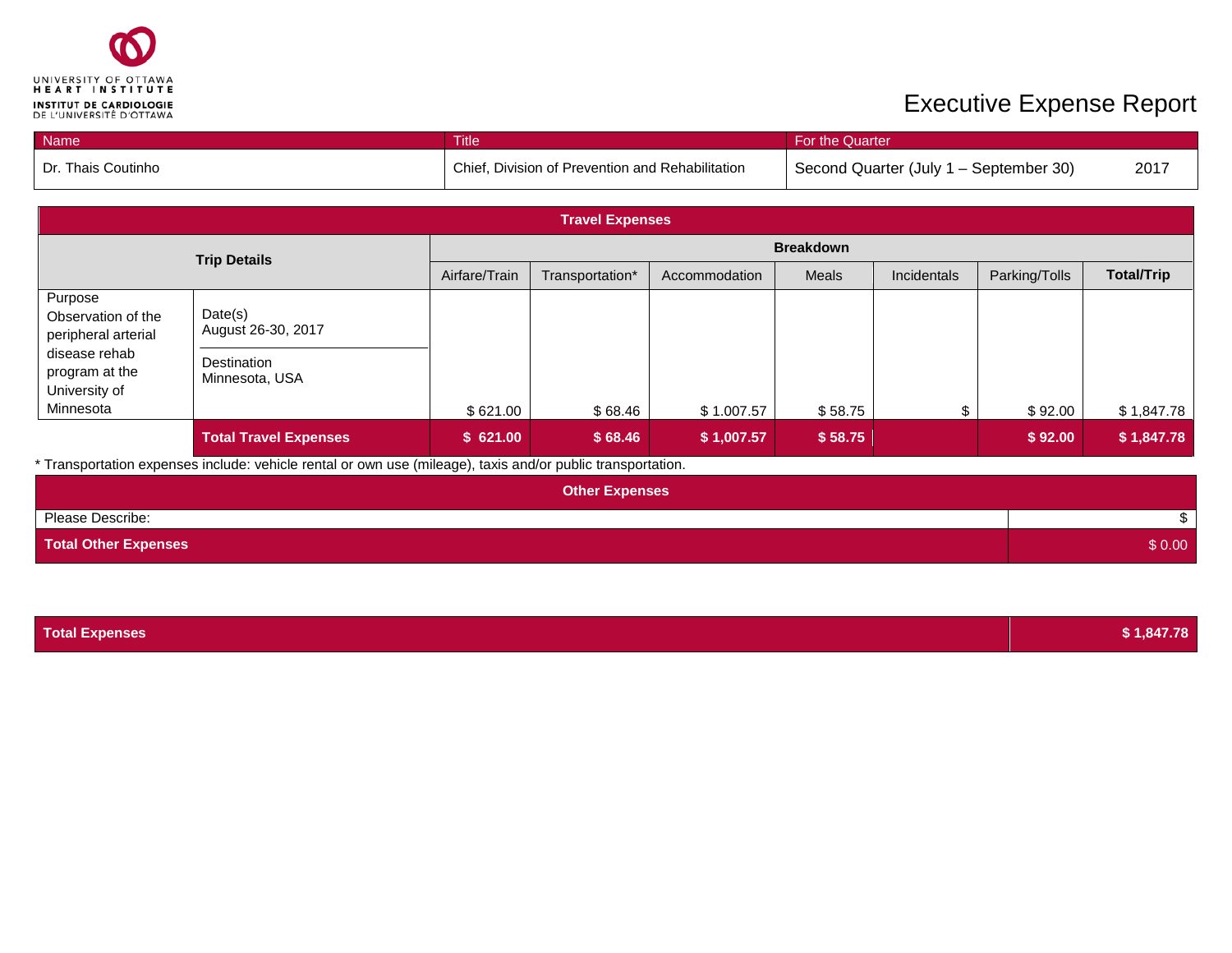

## Executive Expense Report

| Name                |                  | Title         |                                           |               | For the Quarter |                                        |               |                   |
|---------------------|------------------|---------------|-------------------------------------------|---------------|-----------------|----------------------------------------|---------------|-------------------|
| Ms. Hana Pika       |                  |               | Vice President, Chief Information Officer |               |                 | Second Quarter (July 1 - September 30) |               | 2017              |
|                     |                  |               |                                           |               |                 |                                        |               |                   |
|                     |                  |               | <b>Travel Expenses</b>                    |               |                 |                                        |               |                   |
|                     | <b>Breakdown</b> |               |                                           |               |                 |                                        |               |                   |
| <b>Trip Details</b> |                  | Airfare/Train | Transportation*                           | Accommodation | Meals           | Incidentals                            | Parking/Tolls | <b>Total/Trip</b> |
| Purpose             | Date(s)          |               |                                           |               |                 |                                        |               |                   |

|                                  | <b>Total Travel Expenses</b>       | \$1,242.92 | \$45.51 | \$847.83 | \$48.97 | \$38.00 | \$2,223.23 |
|----------------------------------|------------------------------------|------------|---------|----------|---------|---------|------------|
| Meeting                          | Destination<br>Verona, Wisconsin   | \$1,242.92 | \$45.51 | \$847.83 | \$48.97 | \$38.00 | \$2,223.23 |
| uipuse<br><b>EPIC User Group</b> | Data(3)<br>September 25 - 28, 2017 |            |         |          |         |         |            |

\* Transportation expenses include: vehicle rental or own use (mileage), taxis and/or public transportation.

| <b>Other Expenses</b> |        |  |  |  |  |
|-----------------------|--------|--|--|--|--|
| Please Describe:      | \$     |  |  |  |  |
| Total Other Expenses  | \$0.00 |  |  |  |  |

| <b>Total Expenses</b> | \$2,223.23 |
|-----------------------|------------|
|-----------------------|------------|